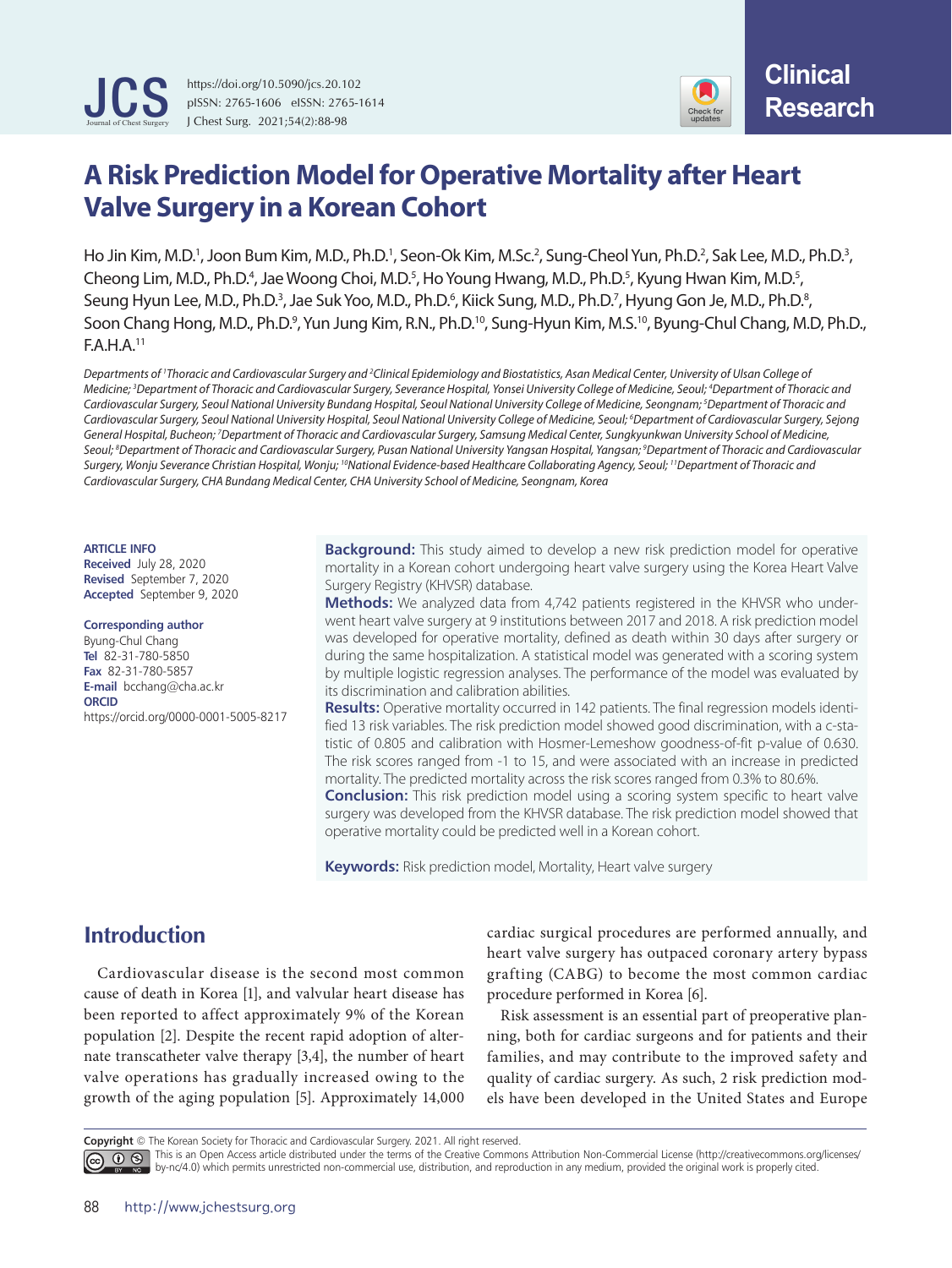based on the nationwide or international cardiac surgery databases [7,8]. Although these risk prediction models have been widely adopted among global cardiac surgery communities, it has been suggested that a nation-specific risk prediction model that is developed based on a unique national database may predict the risk of surgery more adequately than the US or European models [9,10].

The Korea Heart Valve Surgery Registry (KHVSR) was established as an official heart valve surgery database initiative of the Korean Society of Thoracic and Cardiovascular Surgery in 2017. Using this database, we developed the first risk prediction model for operative mortality in patients who undergo heart valve surgery in Korea.

## **Methods**

#### Study cohort

The clinical and operative data of patients who underwent heart valve surgery at the 13 participating institutions in Korea have been prospectively registered in the KHVSR since January 2017. From the KHVSR database, we identified patients who received valve replacement/repair surgery with or without concomitant procedures between January 1, 2017 and December 31, 2018 from 9 of the 13 institutions that agreed to provide institutional data to develop the risk prediction model. This study was approved by the Institutional Review Board and Ethics Committee of each participating institution and the National Evidence-based Healthcare Collaborating Agency (IRB approval no., 19- 018-01). Informed consent was obtained from the patients who agreed to provide their clinical data to be registered in the KHVSR database.

#### Data collection

The KHVSR database contains information on each patient's preoperative risk profiles, laboratory and echocardiographic data, intraoperative details, and postoperative mortality and complications. Data were prospectively collected by a data manager or an operating surgeon at each participating institution using a dedicated electronic case report form (available online at http://heartvalve.or.kr). All patients who underwent heart valve surgery between January 1, 2017 and December 31, 2018 at the 9 institutions were registered in the KHVSR.

After the collection of data, all data were verified and queried for missing values or outliers by the first author (H.J.K.). The authors at each participating institution were responsible for the completion of data collection: data were validated by the authors at each institution, and an external audit was also performed on-site to evaluate the consistency and accuracy of the data.

#### Statistical analyses

SAS software ver. 9.4 (SAS Institute Inc., Cary, NC, USA) and R software ver. 3.6.1 (R Foundation for Statistical Computing, Vienna, Austria; http://www.r-project.org/) were used for the statistical analyses. Categorical variables were presented as means±standard deviations, and continuous variables were presented as frequencies or proportions with percentages. Missing values were handled using the Markov chain Monte Carlo single-imputation method.

The primary endpoint for the risk prediction model was operative mortality that occurred within 30 days of surgery or during the same hospitalization period. To estimate the significant risk factors for operative mortality, multivariable logistic regression analyses were performed. Of all data fields registered in the KHVSR, the authors a priori reviewed and selected 25 potentially relevant risk variables listed in Table 1. The number of operated valves (Table 2) and concomitant procedures (Table 3) were also primarily fitted in the univariable models.

The multivariable models were validated with a bootstrap method that generated 1,000 random samples (n=4,742) with replacement. A stepwise backward elimination process was performed in every bootstrap sample to evaluate the reliability of risk variables to be retained in the final risk prediction models, and risk variables selected ≥400 times in the 1,000 bootstrap models were then retained in the final risk prediction model [11]. Although the extent of the procedure, which was quantified as the number of operated valves (Table 2), was not retained in the final model, we assumed that the extent of the procedure may have significant clinical implications. Accordingly, we developed 2 risk prediction models depending on the fitting of the extent of the procedure. All reported p-values were 2-tailed, and p-values <0.05 were considered to indicate statistical significance.

The risk prediction models were developed using a scoring system based on penalized maximum likelihood estimates of each risk variable. The multivariable logistic regression β coefficient of each risk variable was transformed into an integer risk score by rounding the quotient of the  $\beta$ coefficient divided by a single constant. The constant was the β coefficient for a 20-year increment in age, thereby allowing the risk score for a 20-year increment in age to be 1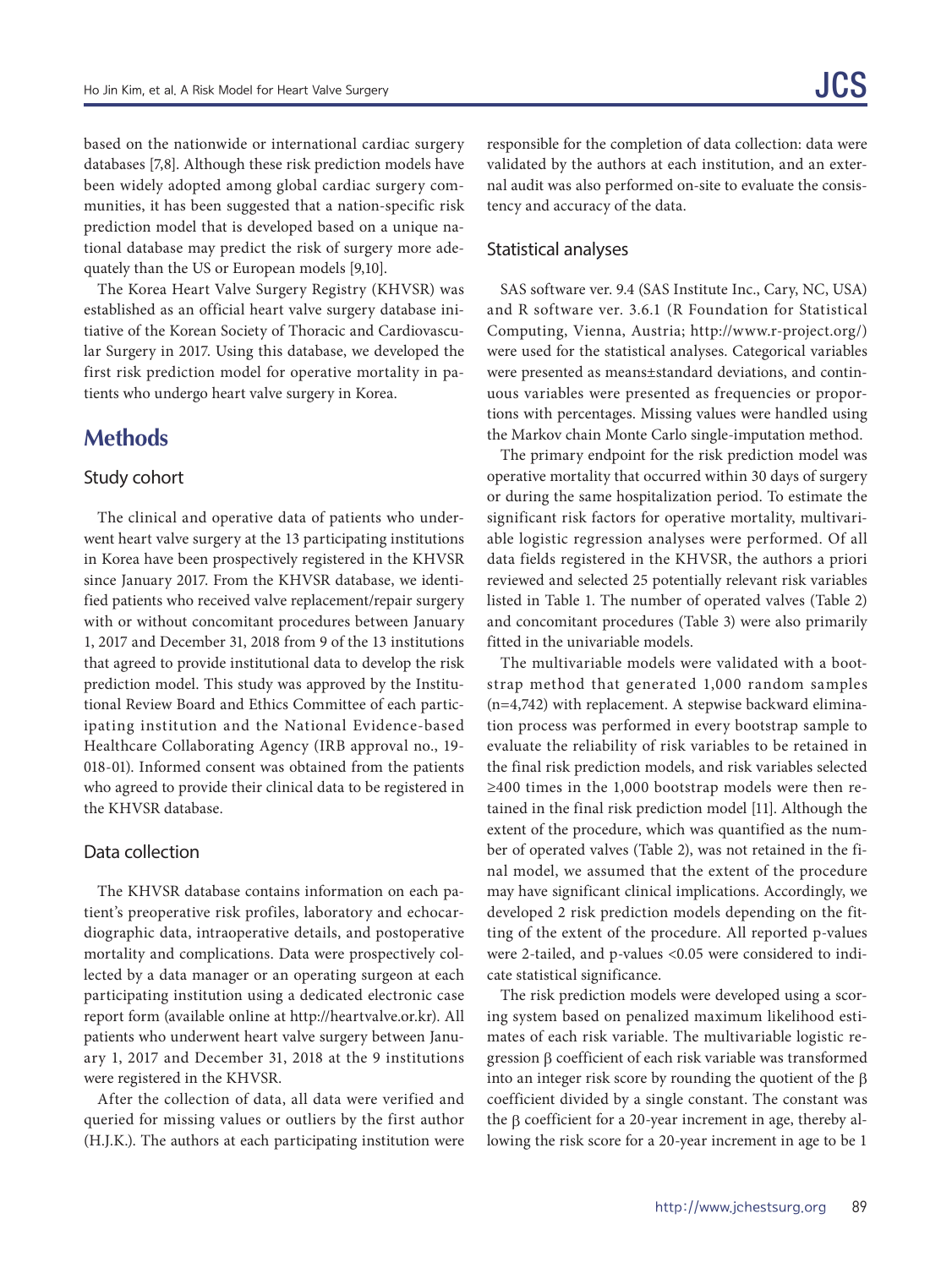#### **Table 1.** Baseline characteristics of the study population

| Characteristic                                                     | Value           | No. of missing data |
|--------------------------------------------------------------------|-----------------|---------------------|
| Age (yr)                                                           | $62.4 \pm 13.2$ | $\overline{2}$      |
| $\geq 80$                                                          | 282 (5.9)       |                     |
| $\geq 60$ and $< 80$                                               | 2,727 (57.5)    |                     |
| <60                                                                | 1,731 (36.5)    |                     |
| Female                                                             | 2,242 (47.3)    | $\overline{0}$      |
| Body mass index (kg/m <sup>2</sup> )                               | $23.9 \pm 3.6$  | $\overline{2}$      |
| Smoking history                                                    |                 | 8                   |
| Never smoker                                                       | 3,448 (72.7)    |                     |
| Current smoker                                                     | 392 (8.3)       |                     |
| Previous smoker                                                    | 894 (18.9)      |                     |
| Emergency or urgency                                               | 366(7.7)        | $\boldsymbol{0}$    |
| New York Heart Association class 3 or 4                            | 1,235 (26.0)    | $\overline{0}$      |
| Preoperative heart rhythm                                          |                 | $\mathbf{0}$        |
| Normal sinus rhythm                                                | 3,011 (63.5)    |                     |
| Atrial fibrillation                                                | 1,594 (33.6)    |                     |
| Others                                                             | 137(2.9)        |                     |
| Hypertension                                                       | 2,165 (45.7)    | $\sigma$            |
| <b>Diabetes</b>                                                    | 896 (18.9)      | $\overline{0}$      |
| Dyslipidemia                                                       | 1,244(26.2)     | $\mathbf{0}$        |
| Chronic kidney disease                                             | 364(7.7)        | $\overline{0}$      |
| Dialysis                                                           | 132(2.8)        | $\mathbf{0}$        |
| Chronic lung disease                                               | 315 (6.6)       | $\mathbf{0}$        |
| Peripheral arterial occlusive disease                              | 264(5.6)        | $\mathbf{0}$        |
| History of stroke                                                  | 364(7.7)        | $\overline{0}$      |
| Infective endocarditis                                             |                 | $\mathbf{0}$        |
|                                                                    | 347 (7.3)       |                     |
| Previous cardiac surgery                                           | 812 (17.1)      | $\overline{0}$      |
| History of myocardial infarction                                   | 140(3.0)        | 3<br>$\overline{2}$ |
| Hemoglobin (g/dL)                                                  | $12.5 \pm 2.0$  |                     |
| $\geq$ 13                                                          | 2,071 (43.7)    |                     |
| < 13                                                               | 2,669(56.3)     |                     |
| Estimated glomerular filtration rate (mL/min/1.73 m <sup>2</sup> ) | 75.7±25.9       | 3                   |
| $\geq 60$                                                          | 3,638 (76.8)    |                     |
| $\geq$ 30 and $\lt$ 60                                             | 871 (18.4)      |                     |
| $<$ 30                                                             | 230(4.6)        |                     |
| Echocardiographic profile                                          |                 |                     |
| LV ejection fraction (%)                                           | $58.8 \pm 10.8$ | 34                  |
| $\geq$ 55                                                          | 3,512 (74.6)    |                     |
| $\geq$ 30 and <55                                                  | 1,104 (23.5)    |                     |
| $<$ 30                                                             | 92(2.0)         |                     |
| LV end-systolic dimension (mm)                                     | $35.6 \pm 9.1$  | 56                  |
| LV end-diastolic dimension (mm)                                    | $53.9 + 9.4$    | 46                  |
| Systolic pulmonary artery pressure (mm Hg)                         | $37.8 \pm 16.1$ | 402                 |
| Aortic valve disease <sup>a)</sup>                                 |                 | 17                  |
| Severe aortic stenosis                                             | 1,728 (36.6)    |                     |
| Significant aortic regurgitation (≥moderate)                       | 606 (12.8)      |                     |
| Mitral valve disease <sup>a)</sup>                                 |                 | 17                  |
| Severe mitral stenosis                                             | 590 (12.5)      |                     |
| Significant mitral regurgitation (≥moderate)                       | 1,288(27.3)     |                     |
| Tricuspid regurgitation                                            |                 | 38                  |
| None-to-trivial                                                    | 2,636 (56.0)    |                     |
| Mild                                                               | 1,097(23.3)     |                     |
| Moderate                                                           | 409 (8.7)       |                     |
| Severe                                                             | 562 (11.9)      |                     |

Values are presented as mean±standard deviation or number (%), unless otherwise stated.

LV, left ventricular.

a)Included only the patients with native valve disease and excluded the patients with valve disease from infectious etiology.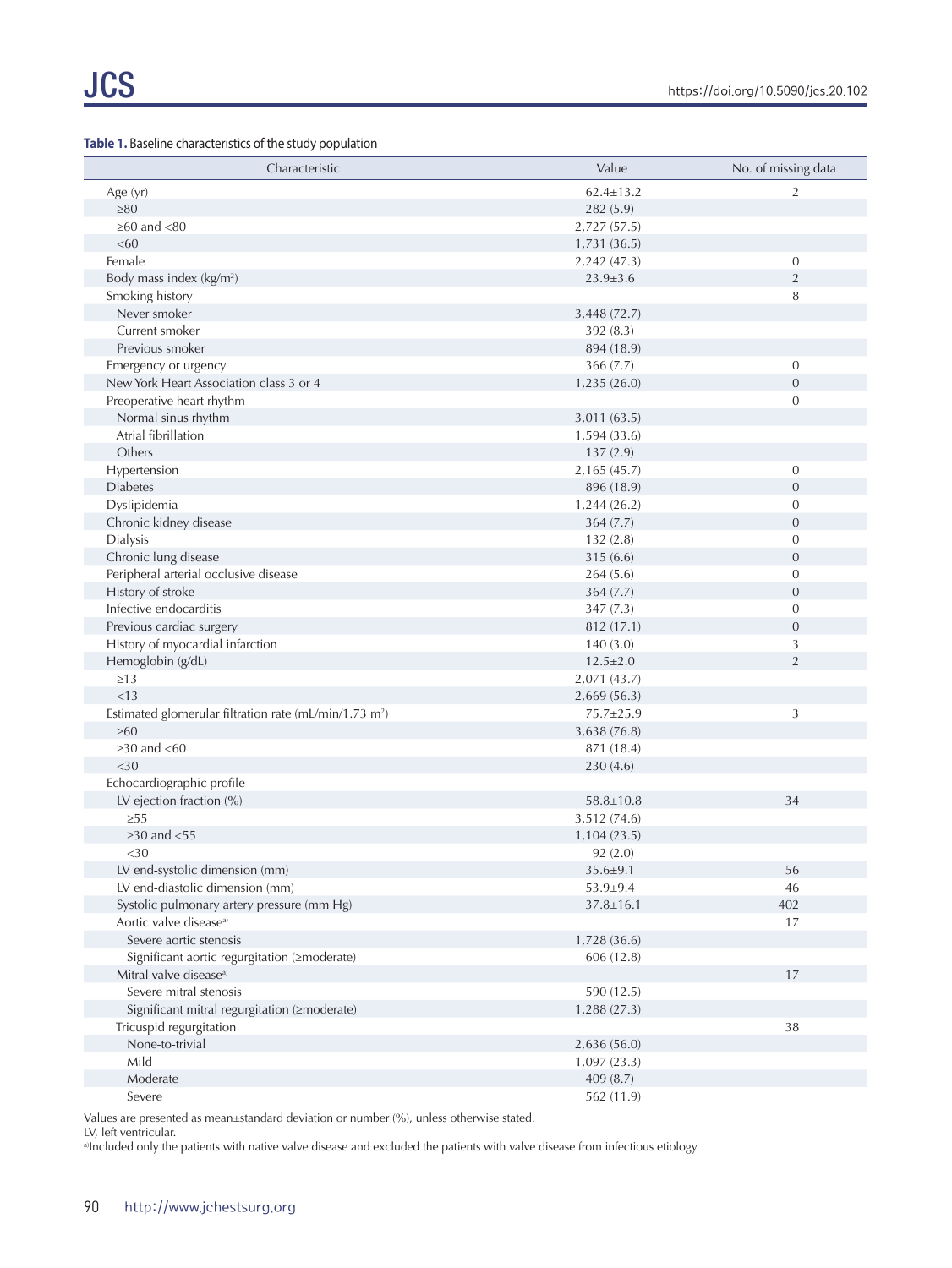#### **Table 2.** Operative profiles and sample sizes

| Operation                                                  | No. of cases   |
|------------------------------------------------------------|----------------|
| Isolated valve surgery                                     | 3,471          |
| Aortic valve replacement                                   | 1,845          |
| Mitral valve replacement                                   | 462            |
| Mitral valve repair                                        | 611            |
| Tricuspid valve replacement                                | 82             |
| Tricuspid valve repair                                     | 187            |
| Pulmonary valve surgery                                    | 14             |
| Aortic root reimplantation (David)                         | 52             |
| Aortic root replacement (Bentall)                          | 218            |
| Combined valve surgery (double valve)                      | 1,075          |
| Aortic valve replacement+mitral valve<br>replacement       | 218            |
| Aortic valve replacement+mitral valve repair               | 50             |
| Aortic valve replacement+tricuspid valve<br>repair         | 94             |
| Aortic valve replacement+tricuspid valve<br>replacement    | 15             |
| Aortic valve replacement+pulmonary valve<br>surgery        | 1              |
| Mitral valve replacement+aortic root surgery <sup>a)</sup> | 3              |
| Mitral valve replacement+tricuspid valve<br>repair         | 434            |
| Mitral valve replacement+tricuspid valve<br>replacement    | 21             |
| Bentall operation+mitral valve repair                      | 6              |
| Bentall operation+tricuspid valve repair                   | 5              |
| Bentall operation+tricuspid valve<br>replacement           | 1              |
| Bentall operation+pulmonary valve surgery                  | $\overline{2}$ |
| David operation+mitral valve repair                        | 6              |
| David operation+tricuspid valve repair                     | $\mathbf{1}$   |
| Mitral valve repair+tricuspid valve repair                 | 209            |
| Mitral valve repair+tricuspid valve<br>replacement         | $\overline{4}$ |
| Tricuspid valve repair+pulmonary valve<br>surgery          | 4              |
| Tricuspid valve replacement+pulmonary<br>valve surgery     | 1              |
| Combined valve surgery (triple valve)                      | 196            |
| Aortic valve+mitral valve+tricuspid valve<br>surgery       | 188            |
| Aortic valve+mitral valve+pulmonary valve<br>surgery       | 1              |
| Bentall+mitral valve+tricuspid valve surgery               | 4              |
| Bentall+tricuspid valve+pulmonary valve                    | 3              |
| surgery                                                    |                |

a)Included both aortic root reimplantation (David operation) and aortic root replacement (Bentall operation).

point. Therefore, the total risk score for each patient was calculated as the sum of the risk score for the selected variables.

| Concomitant procedures                                                     | No. of cases $\frac{6}{6}$ |
|----------------------------------------------------------------------------|----------------------------|
| Coronary artery bypass grafting                                            | 346(7.3)                   |
| Atrial fibrillation surgery                                                | 976 (20.6)                 |
| Aorta replacement                                                          | 493 (10.4)                 |
| Cardiac tumor resection                                                    | 6(0.1)                     |
| Congenital correction (atrial septal defect,<br>ventricular septal defect) | 126(2.7)                   |

The discrimination and calibration abilities of the risk prediction models were assessed with the c-statistic and Hosmer-Lemeshow goodness-of-fit test. For internal validation, 1,000 random bootstrap samples with replacement (n=4,742) were drawn to obtain an optimism-corrected c-statistic [12]. Additionally, the performance of the risk prediction models was also validated on external cohorts composed of patients who underwent surgery between January 2019 and June 2019 and were then registered in the KHVSR until November 30, 2019. In the development and validation set, calibration was also assessed by plotting actual versus predicted mortality rates across deciles of predicted risk [13].

## **Results**

#### Baseline characteristics and operative profiles

A total of 4,766 patients who underwent heart valve surgery at the 9 participating institutions were registered in the KHVSR during the study period. Of them, 24 patients who underwent cardiac surgery other than valve replacement/repair surgery were excluded. Consequently, 4,742 patients were enrolled in this study.

Table 1 summarizes the baseline characteristics of the study cohort. The mean age of the patients was 62.4±13.2 years, and 2,242 (47.3%) were women. Non-elective surgery accounted for 7.7% of the patients (n=366), and 812 patients (17.1%) had a history of previous cardiac surgery. Isolated valve surgery was performed in 3,471 patients (73.2%), whereas the remaining 1,271 (26.8%) underwent combined valve surgery (Table 2, Supplementary Fig. 1). Concomitant procedures were performed in 1,789 patients (37.7%), and 160 (3.4%) received  $\geq$  2 types of concomitant procedures (Table 3). Atrial fibrillation (AF) surgery was most frequently performed concomitantly in these patients (n=976, 20.6%), followed by aorta replacement (n=493, 10.4%) and CABG (n=346, 7.3%).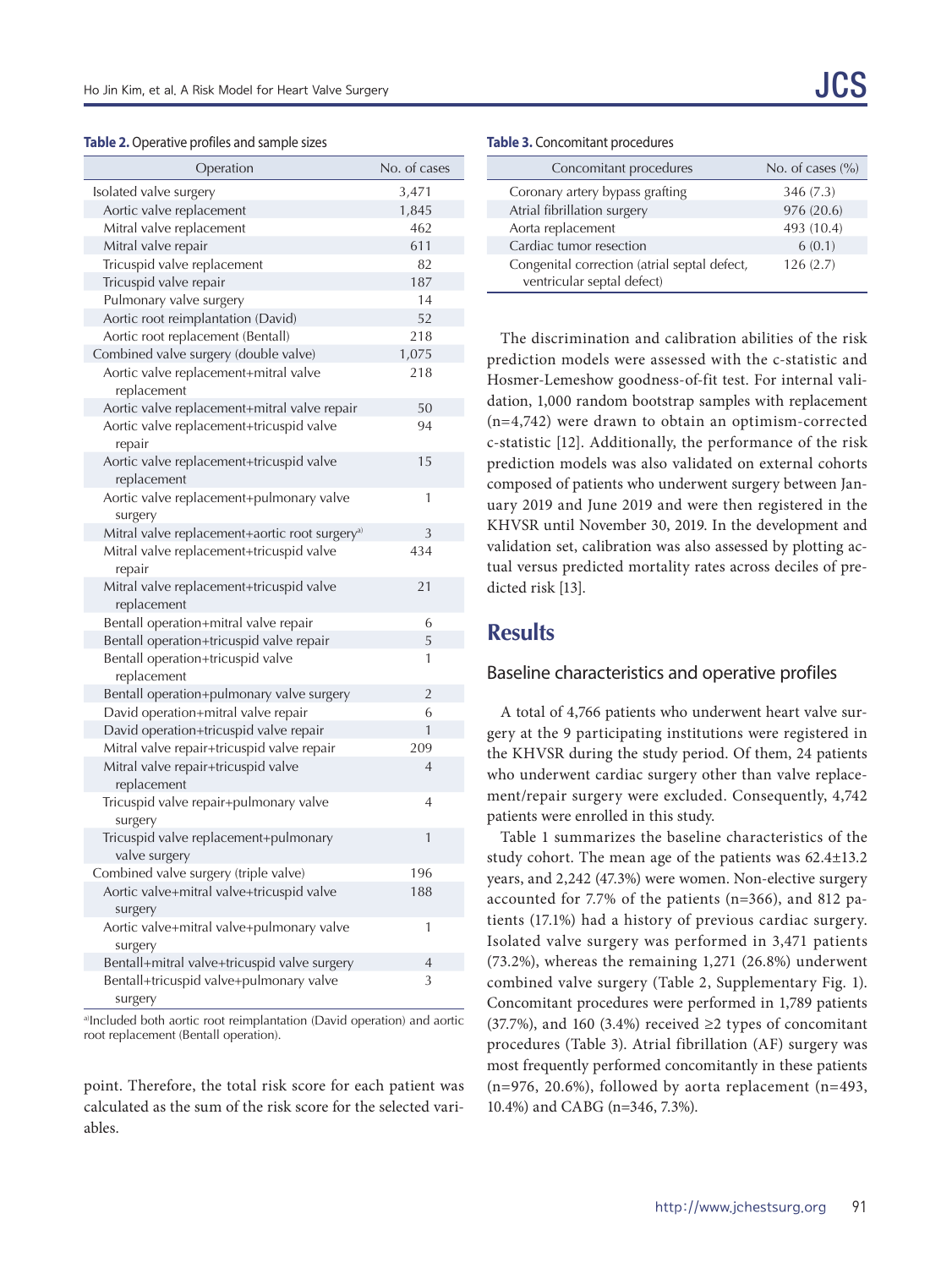### Operative outcomes

Operative mortality occurred in 142 patients (3.0%). Of these, 87 and 55 patients underwent isolated and combined valve surgery, respectively (Supplementary Table 1). The operative mortality rate according to the number of operated valves was 2.5% for an isolated valve, 4.1% for a double valve, and 5.6% for a triple valve. Among patients who underwent concomitant CABG (n=346) and AF surgery (n=976), operative mortality occurred in 24 patients (6.9%) and 26 patients (2.7%), respectively (Supplementary Table 2).

## Development of risk prediction models for operative mortality

Twenty risk variables were identified as candidate variables in the univariable logistic regression analyses (Supplementary Table 3). In the 1,000 bootstrap random samples, 13 risk variables emerged as significant predictors for operative mortality with a frequency of ≥400 in the multivariable analyses (model 1 in Table 4): age, New York Heart Association class 3 or 4, elective versus non-elective surgery, body mass index (BMI), diabetes, infective endocarditis, estimated glomerular filtration rate (eGFR), history

of stroke, previous cardiac surgery, anemia (hemoglobin <13 g/dL) [14], concomitant CABG, left ventricular (LV) dysfunction (LV ejection fraction), and significant tricuspid regurgitation. In model 2, the number of operated valves was also incorporated as a risk variable (Table 4). Regarding statistical performance, models 1 and 2 achieved adequate discrimination, with c-statistics of 0.805 and 0.804, respectively; calibration ability was also acceptable, with Hosmer-Lemeshow p-values of 0.630 and 0.494, respectively.

Continuous variables were categorized into risk groups based on clinical implications or with reference to previous studies [7,14-16]. The β coefficient for a 20-year increment in age was 0.446 in model 1 and 0.440 in model 2. The  $\beta$ coefficients of risk variables in each risk prediction model were converted to risk scores (Table 5). Of note, BMI values ≥25 kg/m<sup>2</sup> were found to have a negative predictive value for operative mortality in model 1 (β coefficient=-0.375) and model 2 (β coefficient=-0.360). Thus, the sum of the risk scores ranged from -1 to 15 in model 1, and from -1 to 16 in model 2. The risk scores of the study cohort ranged from -1 to 11 in model 1, and from -1 to 12 in model 2 (Fig. 1). The incidence of postoperative mortality tended to be higher in patients with higher risk scores in both model 1 (Fig. 1A) and model 2 (Fig. 1B). The mortality rate was

| Table 4. Risk variables for operative mortality in the multivariable logistic regression models |  |  |
|-------------------------------------------------------------------------------------------------|--|--|
|                                                                                                 |  |  |

| Risk factors                                                       | Multivariable model 1 |         | Multivariable model 2 |         |
|--------------------------------------------------------------------|-----------------------|---------|-----------------------|---------|
|                                                                    | OR (95% CI)           | p-value | OR (95% CI)           | p-value |
| Age                                                                | $1.02(1.01-1.04)$     | 0.005   | $1.02(1.01 - 1.04)$   | 0.005   |
| New York Heart Association class 3 or 4                            | $1.41(1.00-1.99)$     | 0.0501  | $1.40(0.995 - 1.96)$  | 0.053   |
| Elective vs. emergency/urgency                                     | $2.07(1.37-3.14)$     | < 0.001 | $2.05(1.36 - 3.08)$   | 0.001   |
| Body mass index                                                    | $0.93(0.88 - 0.98)$   | 0.004   | $0.93(0.88 - 0.98)$   | 0.005   |
| <b>Diabetes</b>                                                    | $1.39(0.96 - 2.01)$   | 0.081   | $1.39(0.96 - 1.99)$   | 0.078   |
| Infective endocarditis                                             | $1.58(0.98 - 2.53)$   | 0.056   | $1.54(0.98 - 2.43)$   | 0.064   |
| Estimated glomerular filtration rate (mL/min/1.73 m <sup>2</sup> ) |                       |         |                       |         |
| $≥60$ vs. 30–60                                                    | $1.52(1.03 - 2.25)$   | 0.034   | $1.51(1.03 - 2.21)$   | 0.034   |
| $≥60$ vs. $<30$                                                    | $2.67(1.68-4.23)$     | < 0.001 | $2.59(1.65 - 4.06)$   | < 0.001 |
| History of stroke                                                  | $1.60(1.02 - 2.50)$   | 0.041   | $1.55(0.998 - 2.40)$  | 0.051   |
| Previous cardiac surgery                                           | $1.86(1.29 - 2.68)$   | 0.001   | $1.82(1.27 - 2.61)$   | 0.001   |
| Concomitant coronary artery bypass grafting                        | $1.94(1.26 - 3.07)$   | 0.005   | $1.90(1.21 - 2.98)$   | 0.005   |
| Hemoglobin (mg/dL)                                                 | $0.86(0.78 - 0.94)$   | 0.001   | $0.85(0.78 - 0.94)$   | 0.001   |
| Echocardiographic profile                                          |                       |         |                       |         |
| Left ventricular ejection fraction (%)                             | $0.99(0.97-0.99)$     | 0.043   | $0.99(0.97 - 1.00)$   | 0.044   |
| Tricuspid regurgitation                                            |                       |         |                       |         |
| ≤Mild vs. ≥moderate                                                | $1.51(1.05 - 2.16)$   | 0.025   | $1.39(0.95 - 2.04)$   | 0.095   |
| No. of operated valves                                             |                       |         |                       |         |
| Isolated vs. combined (double)                                     |                       |         | $1.15(0.78 - 1.69)$   | 0.490   |
| Isolated vs. combined (triple)                                     |                       |         | $1.29(0.73 - 2.27)$   | 0.383   |

OR, odds ratio; CI, confidence interval.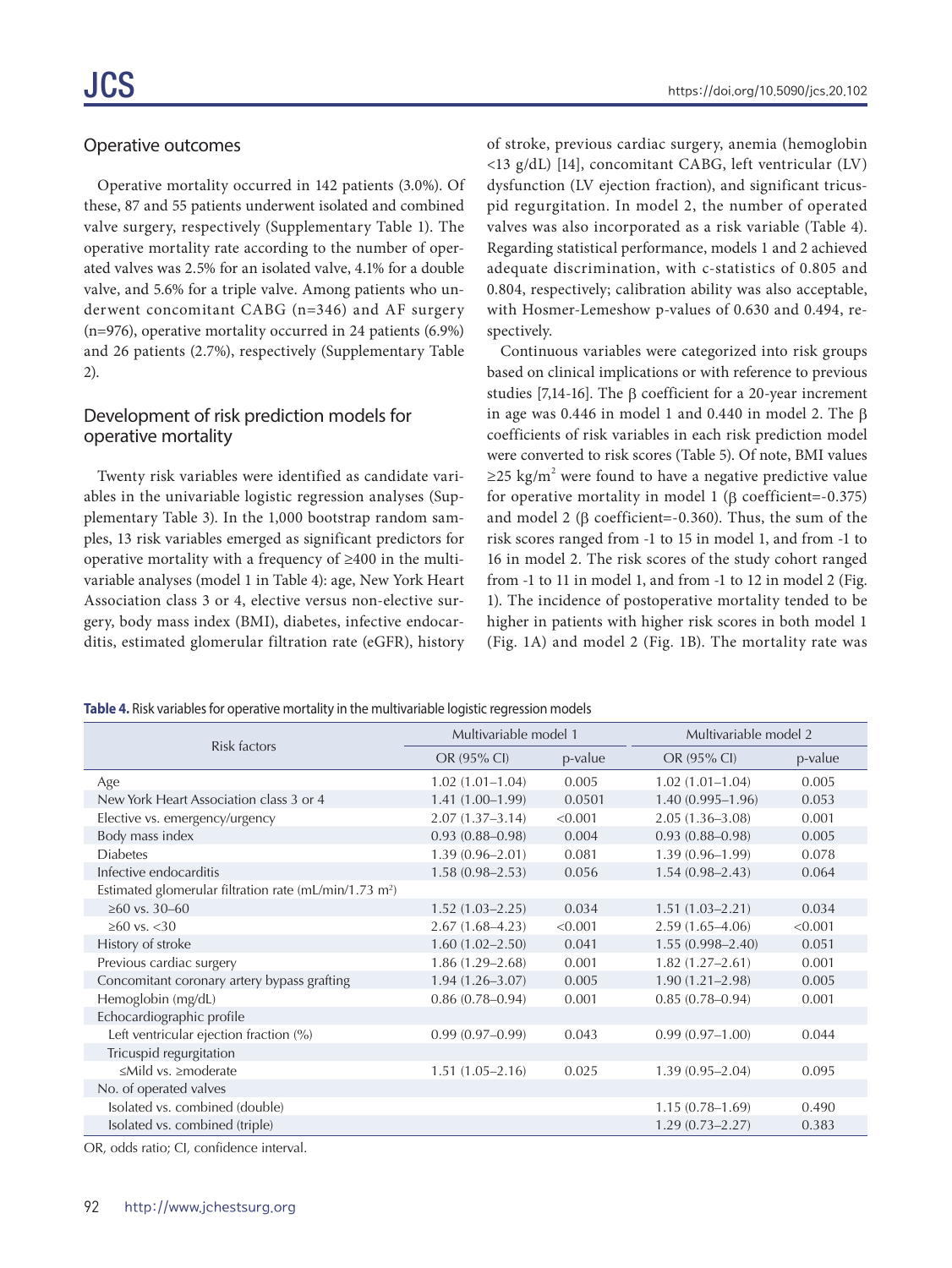**Table 5.** β coefficients and risk scores for operative mortality

|                                                                    | Model 1             |                | Model 2             |                |
|--------------------------------------------------------------------|---------------------|----------------|---------------------|----------------|
| Risk factors                                                       | $\beta$ coefficient | Risk score     | $\beta$ coefficient | Risk score     |
| Age (yr)                                                           |                     |                |                     |                |
| $\geq 60$ and $\lt 70$                                             | 0.368               | $\mathbf{1}$   | 0.363               | $\mathbf{1}$   |
| $\geq$ 70 and $\lt$ 80                                             | 0.579               |                | 0.572               | 1              |
| $\geq 80$                                                          | 0.757               | $\overline{2}$ | 0.747               | $\overline{2}$ |
| New York Heart Association class                                   |                     |                |                     |                |
| Class 1 or 2 vs. 3 or 4                                            | 0.344               | $\mathbf{1}$   | 0.334               | $\mathbf{1}$   |
| Elective vs. emergency/urgency                                     | 0.727               | $\overline{2}$ | 0.717               | $\overline{2}$ |
| Body mass index (kg/m <sup>2</sup> )                               |                     |                |                     |                |
| $<$ 20                                                             | 0.319               | $\mathbf{1}$   | 0.306               | $\mathbf{1}$   |
| $\geq$ 25                                                          | $-0.375$            | $-1$           | $-0.360$            | $-1$           |
| <b>Diabetes</b>                                                    | 0.329               |                | 0.326               | 1              |
| Infective endocarditis                                             | 0.458               | $\mathbf{1}$   | 0.432               | $\mathbf{1}$   |
| Estimated glomerular filtration rate (mL/min/1.73 m <sup>2</sup> ) |                     |                |                     |                |
| <30                                                                | 0.981               | 2              | 0.951               | $\overline{2}$ |
| $\geq$ 30 and $\lt$ 60                                             | 0.422               | 1              | 0.413               | 1              |
| History of stroke                                                  | 0.468               | $\mathbf{1}$   | 0.437               | $\mathbf{1}$   |
| Hemoglobin (mg/dL)                                                 |                     |                |                     |                |
| $< 13$ vs. $\ge 13$                                                | 0.500               | $\mathbf{1}$   | 0.510               | $\mathbf{1}$   |
| Left ventricular ejection fraction (%)                             |                     |                |                     |                |
| <30                                                                | 0.574               | $\mathbf{1}$   | 0.569               | $\mathbf{1}$   |
| $\geq$ 30 and $\lt$ 55                                             | 0.258               |                | 0.255               | 1              |
| Tricuspid regurgitation                                            |                     |                |                     |                |
| ≤Mild vs. ≥moderate                                                | 0.410               | $\mathbf{1}$   | 0.327               | $\mathbf{1}$   |
| Previous cardiac surgery                                           | 0.618               | $\mathbf{1}$   | 0.598               | $\mathbf{1}$   |
| Concomitant coronary artery bypass grafting                        | 0.663               | 1              | 0.640               | $\mathbf{1}$   |
| No. of operated valves                                             |                     |                |                     |                |
| Isolated vs. double valve                                          | NA                  | NA             | 0.137               | $\mathbf{0}$   |
| Isolated vs. triple valve                                          | NA                  | NA             | 0.252               | 1              |
| Total score                                                        |                     | 15             |                     | 16             |

NA, not applicable.

lower in patients with scores of -1 to 4 (1.2%) than the average rate (3.0%) (Supplementary Table 4). In the subgroup of patients with a risk score  $\geq$ 5, the mortality rate was found to be significantly increased in patients with a score ≥7.

Table 6 demonstrates the predicted probability rates for operative mortality as a function of the risk score. Based on the estimated total risk scores, the predicted risk of mortality ranged from 0.3% to 80.6% in model 1, and from 0.3% to 85.5% in model 2.

#### Validation of risk prediction models

Internal bootstrapping validation on 1,000 samples demonstrated an optimism-corrected c-statistic of 0.792 (95% confidence interval [CI], 0.755–0.829) in model 1, and 0.789 (95% CI, 0.753–0.826) in model 2, thereby indicating that the performance of the risk prediction model was good. These risk prediction models were also externally validated on 639 patients registered in the KHVSR who underwent surgery from January 2019 to June 2019. The c-statistic was 0.845 (95% CI, 0.719–0.972) for model 1 and 0.842 (95% CI, 0.715–0.969) for model 2. The calibration abilities assessed by the Hosmer-Lemeshow goodness-of-fit test were also acceptable in model 1 (p=0.637) and model 2 (p=0.675). Calibration graphs also demonstrated acceptable calibrations for operative mortality in the development (Fig. 2) and validation sets (Fig. 3).

## **Discussion**

The major findings of this study relate to the development of risk prediction models for operative mortality following heart valve surgery, using a cohort that constituted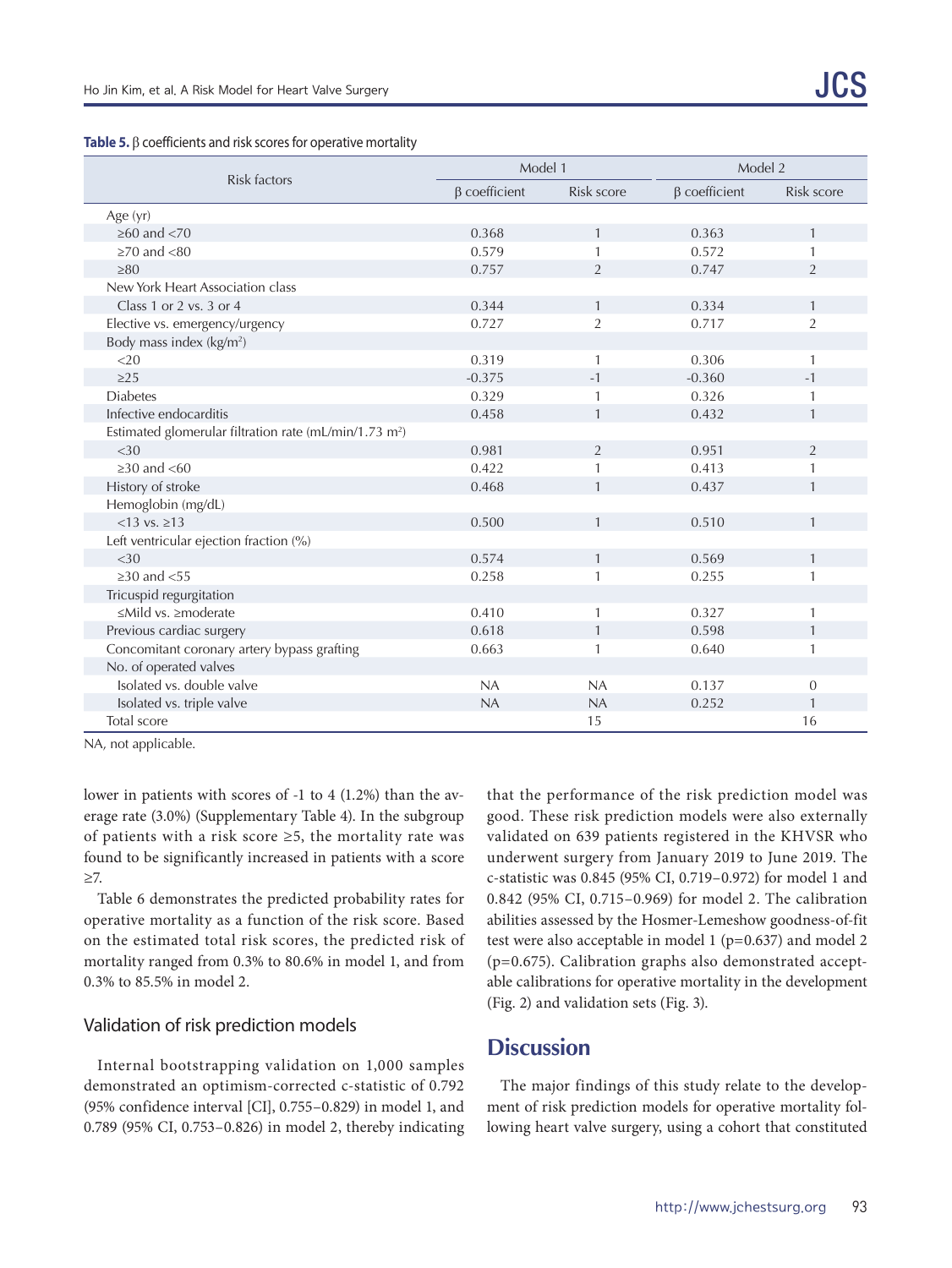# JCS



**Fig. 1.** Risk scores and the rate of operative mortality in model 1 (A) and model 2 (B) after heart valve surgery.

a majority of the recent clinical outcomes of patients in Korea. The KHVSR was established in 2017 by the Korean Society of Thoracic and Cardiovascular Surgery as a nationwide collaborative effort to improve the quality of heart valve surgery and to enhance research activities. By generating a risk prediction model from the KHVSR database, this study presents an up-to-date multi-institutional analysis of operative mortality after heart valve surgery across medium- to high-volume hospitals in Korea. The risk prediction model was generated based on a readily calculable scoring system and was shown to perform well in a contemporary heart valve surgery cohort in Korea. This study, to our knowledge, represents the largest and most current analysis of nationwide operative outcomes, particularly dedicated to the wide spectrum of heart valve surgery with or without concomitant procedures. Therefore, we speculated that these risk prediction models may support cardiac surgeons and healthcare providers in obtaining more accurate assessments of operative mortality, as

well as in counseling patients and families who are considering heart valve surgery in Korea.

The US- and Europe-derived risk prediction models have been most commonly used to assess the risk of cardiac surgery in Korea [7,8]. However, the performance of these risk prediction models has been frequently challenged for a specific regional population, subgroups of a particular disease [17], or specific types of cardiac procedure [18,19]. The European System for Cardiac Operative Risk Evaluation (EuroSCORE) II model was generated to assess the mortality risk of all types of cardiac procedures [7]. However, it has been suggested that the EuroSCORE II risk prediction model may not perform well for patients undergoing heart valve surgery with or without combined procedures [20], or those in endemic areas of rheumatic heart disease [21]. The Society of Thoracic Surgeons (STS) risk prediction models are procedure-specific and only evaluate single-valve surgery, such as aortic/mitral valve replacement or mitral valve repair [8]; therefore, they are not applicable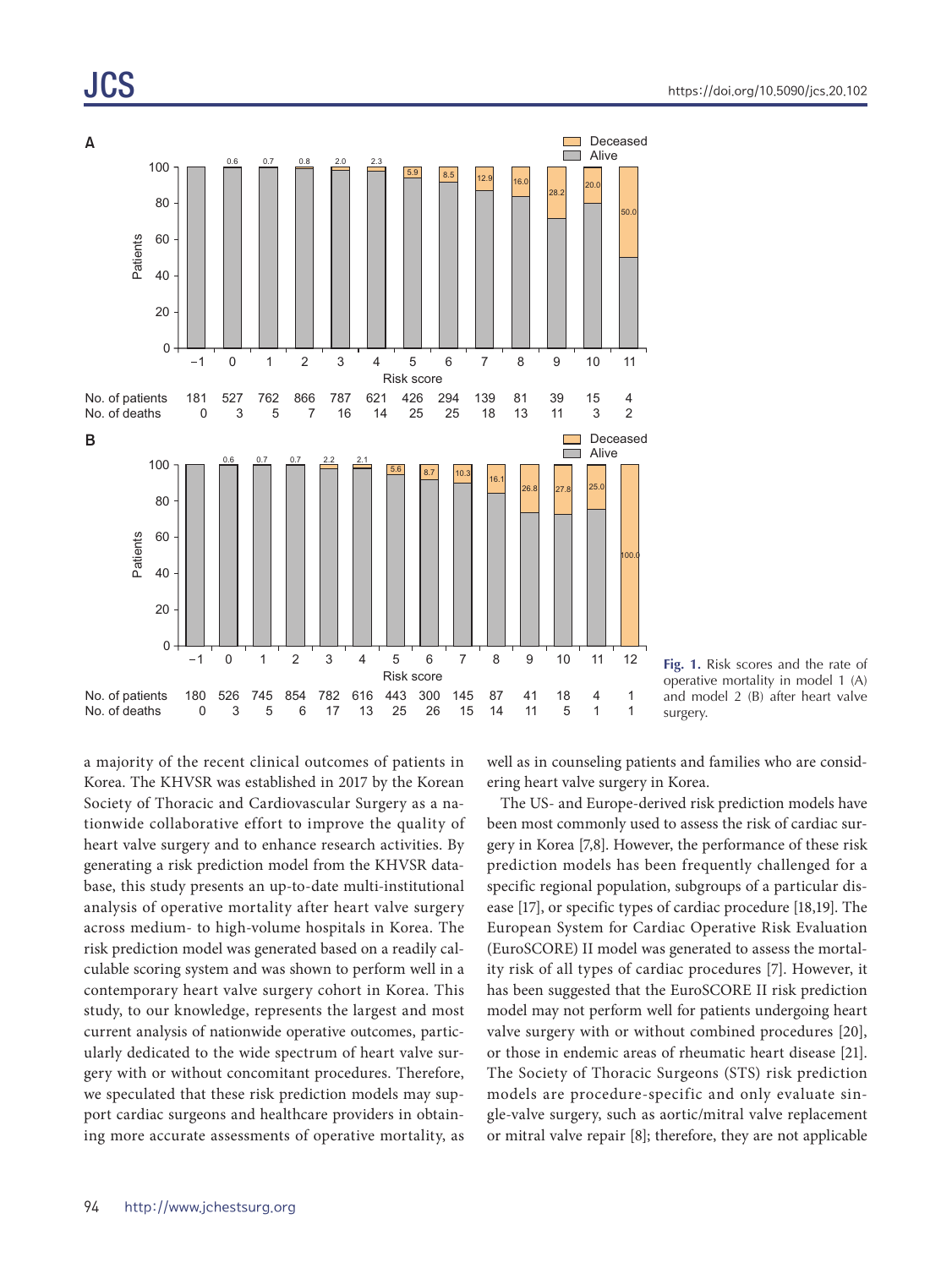**Table 6.** Predicted risk of operative mortality by the risk score in models 1 and 2

|                | Predicted risk of operative mortality (%) |         |  |
|----------------|-------------------------------------------|---------|--|
| Risk score     | Model 1                                   | Model 2 |  |
| $-1$           | 0.3                                       | 0.3     |  |
| $\overline{0}$ | 0.5                                       | 0.5     |  |
| 1              | 0.8                                       | 0.8     |  |
| $\overline{2}$ | 1.2                                       | 1.2     |  |
| 3              | 1.9                                       | 1.9     |  |
| $\overline{4}$ | 3.0                                       | 2.9     |  |
| 5              | 4.6                                       | 4.4     |  |
| 6              | 6.9                                       | 6.7     |  |
| 7              | 10.5                                      | 10.1    |  |
| 8              | 15.4                                      | 14.8    |  |
| 9              | 22.2                                      | 21.3    |  |
| 10             | 30.8                                      | 29.6    |  |
| 11             | 41.0                                      | 39.5    |  |
| 12             | 52.1                                      | 50.3    |  |
| 13             | 62.9                                      | 61.2    |  |
| 14             | 72.6                                      | 71.0    |  |
| 15             | 80.6                                      | 79.2    |  |
| 16             | <b>NA</b>                                 | 85.5    |  |

NA, not applicable.

to the 26.8% of patients who underwent multi-valve surgery (n=1,271) in our cohort.

Compared to other developed countries, Korea has unique demographic features: specifically, the aging population is growing faster than that in any other region in the world [5,22], and there is still a high prevalence of rheumatic heart disease, which is known to be generally prevalent in developing countries [23]. Moreover, coronary bypass surgery is less frequently performed than in other countries, as demonstrated by the reported ratio of percutaneous coronary interventions to CABG of 19.12 in Korea, compared to the average ratio of 5.92 in the Organization for Economic Cooperation and Development member countries [6,24]. Accordingly, heart valve surgery has become the most common cardiac procedure in Korea, and the necessity of developing a risk prediction model specific to Korea following heart valve surgery has been pointed out.

Using the KHVSR database, we identified 13 readily available risk factors for operative mortality that were incorporated into the risk prediction models. Of these, advanced age (≥80 years), an emergent or urgent operation, and severe renal dysfunction with an eGFR <30 mL/  $min/1.73$   $m^2$  were found to be most strongly associated with an increased risk of operative mortality, which was scored as 2 points in our risk prediction models. These re-

sults imply that timely surgery may reduce the risk of operative mortality before patients become too old or suffer from circulatory collapse due to a delayed surgical referral.

Renal dysfunction was also proven to be related to an increased risk of operative mortality after heart valve surgery in our cohort. This may be attributed to the higher prevalence of comorbidities leading to increased operative complications and higher calcific burdens in the valvular leaflets and annular structures, making surgical procedures more technically challenging [25]. It is also noteworthy that a consistent trend was found in our study for operative mortality and morbidity to be lower in obese patients after cardiac surgery, which appeared to be paradoxical and was reflected in the risk prediction model (-1 for patients with a BMI ≥25 kg/m<sup>2</sup>) [15].

In designing the risk prediction model, we initially intended to evaluate the procedural burden on the risk of mortality by analyzing the extent of heart valve surgery (isolated versus combined or aortic root procedure) and the performance of concomitant procedures (Table 3). Although the mortality risk was numerically higher in patients with combined valve surgery (Supplementary Table 1), the extent of the procedure was not associated with an increased risk of mortality in the final multivariable risk analysis, and model 2 (incorporating the extent of the procedure) did not show better discrimination and calibration abilities than model 1. As for concomitant procedures, the addition of the 2 most common procedures (AF surgery and aorta replacement), did not increase the risk of operative mortality, which is consistent with a recent study [26] and guidelines [27,28]. However, concomitant CABG was shown to be significantly associated with an increased risk of mortality during heart valve surgery, which agrees with the STS risk prediction models that evaluate combined valvular and coronary bypass surgery as separate procedural entities [8].

Our risk prediction models are limited by the small number of participating institutions (n=9), which included mainly high- and medium-volume centers. As small-volume centers constitute most of the Korean institutions that perform open heart surgery, whether our risk prediction model can be applied to patients receiving cardiac surgery at such centers warrants further validation. It should also be noted that the number of patients in our study cohort was relatively small (n=4,742) compared to the number of patients enrolled to generate other nation-specific risk prediction models [9,10], as well as the US and European models [7,8]. According to annual reports from the Korea Heart Foundation (www.heart.or.kr), the nationwide vol-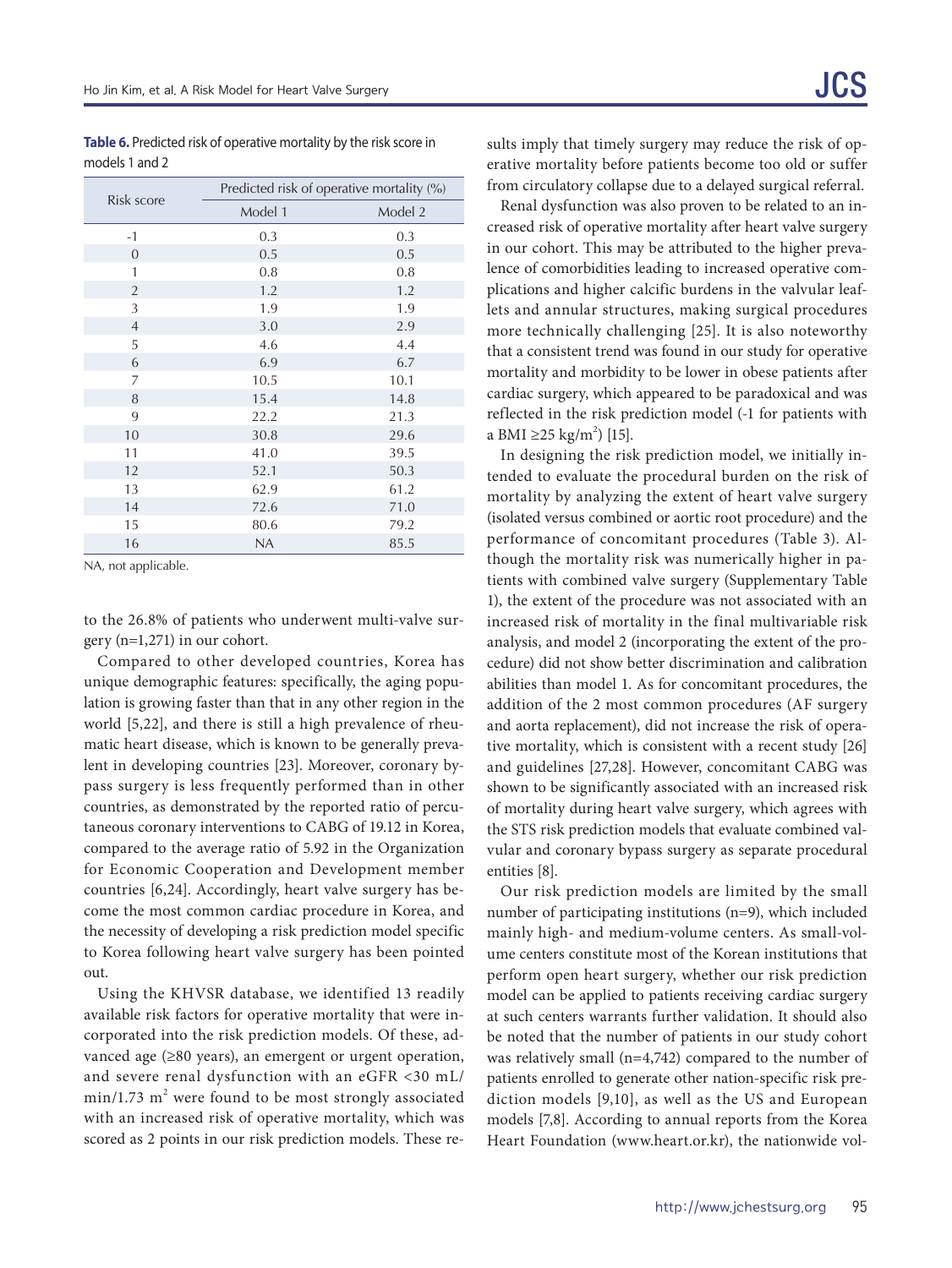

**Fig. 2.** (A, B) Calibration for operative mortality in the development sample.



**Fig. 3.** (A, B) Calibration for operative mortality in the validation sample.

ume of heart valve surgery was 3,930 cases from 71 institutions in 2017 and 4,141 cases from 73 institutions in 2018, with a mortality rate of 3.9% and 3.2% in 2017 and 2018, respectively [29]. Given these nationwide volumes, we estimate that approximately 59% of the patients undergoing heart valve surgery in Korea between 2017 and 2018 were incorporated into the risk prediction model, and mortality occurred in 144 patients (4.3%) at the institutions that did not participate in the KHVSR, which is significantly higher than the rate at institutions that did participate in the KH-VSR (3.0%) (p<0.001). Therefore, the risk prediction model in this study should be interpreted with caution because of selection bias, and future efforts to register a larger number of patients in the KHVSR across low- to high-volume centers are warranted to obtain a more adequately representative cohort of patients undergoing heart valve surgery in Korea. Thereby, we believe that the current risk prediction model will be more refined in the next version, with a larger national cohort of patients undergoing heart valve surgery using a more sophisticated KHVSR dataset to discriminate the risk of procedural extent between isolated and combined valve surgery and analyze the impact of currently unavailable risk variables such as critical status (e.g., preoperative extracorporeal membrane oxygenation) or frailty.

In conclusion, we developed a risk prediction model dedicated to heart valve surgery with a scoring system using preoperative patient data from the KHVSR. The operative mortality after heart valve surgery can be predicted well with this risk prediction model in a Korean cohort. Moreover, the results of the present analyses highlight the significance of collaborative nationwide efforts to collect patient data after cardiac surgery. This risk prediction model may also provide an important foundation for the identification of high-risk patients, thereby supporting cardiac surgeons and healthcare providers in providing optimal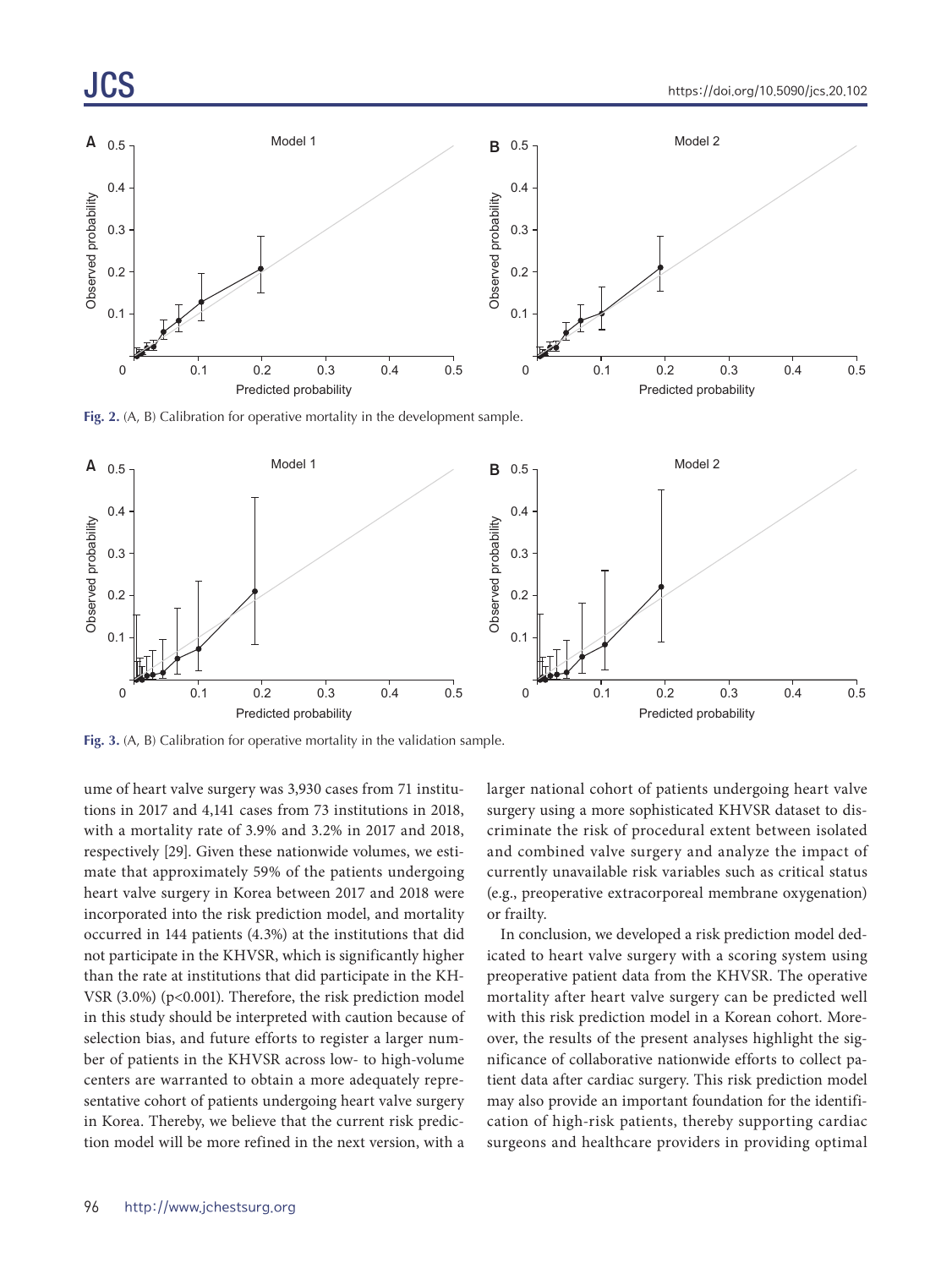therapies to patients with valvular heart disease in Korea.

## **Conflict of interest**

No potential conflict of interest relevant to this article was reported.

# **Acknowledgments**

The authors are thankful to the following research coordinators and data managers for the efforts in collecting the KHVSR data: Young Ok Yoo, Jin Kyoung Kim, Hye Won Jo, Se Un Kim, and An You Jung (Asan Medical Center); Sang Eun Lee (Sejong General Hospital); Ji Hye Lee (Pusan National University Yangsan Hospital); Hyun Jung Han (Seoul National University Bundang Hospital); Hi Jae Lee (Severance Hospital); Ji Yeon Choi, Joomin Hwang, and Jiyoon Shin (Samsung Medical Center).

## **Funding**

This work was supported by the National Evidence-based Healthcare Collaborating Agency (NA19-006), Republic of Korea

## **ORCID**

Ho Jin Kim: https://orcid.org/0000-0002-0809-2240 Joon Bum Kim: https://orcid.org/0000-0001-5801-2395 Seon-Ok Kim: https://orcid.org/0000-0001-9010-5460 Sung-Cheol Yun: https://orcid.org/0000-0001-8503-109X Sak Lee: https://orcid.org/0000-0001-6130-2342 Cheong Lim: https://orcid.org/0000-0003-0913-7014 Jae Woong Choi: https://orcid.org/0000-0002-0921-756X Ho Young Hwang: https://orcid.org/0000-0002-8935-8118 Kyung Hwan Kim: https://orcid.org/0000-0002-2718-8758 Seung Hyun Lee: https://orcid.org/0000-0002-0311-6565 Jae Suk Yoo: https://orcid.org/0000-0002-7008-054X Kiick Sung: https://orcid.org/0000-0003-0768-9587 Hyung Gon Je: https://orcid.org/0000-0003-4713-2898 Soon Chang Hong: https://orcid.org/0000-0001-6415-8243 Yun Jung Kim: https://orcid.org/0000-0002-0449-1279 Sung-Hyun Kim: https://orcid.org/0000-0001-9587-674X Byung-Chul Chang: https://orcid.org/0000-0001-5005-8217

# **Supplementary materials**

Supplementary materials can be found via https://doi. org/10.5090/kjtcs.20.102. **Supplementary Table 1.** Opera-

tive mortality according to the number of operated valves. **Supplementary Table 2.** Operative mortality according to the performance of concomitant procedures. **Supplementary Table 3.** Risk variables for operative mortality in the univariable logistic regression models. **Supplementary Table 4.** Mortality rate according to the risk score groups. **Supplementary Fig. 1.** The rate of isolated and multi-valve surgery at each participating institution.

## **References**

- 1. Statistics Korea. Cause of death in 2018 [Internet]. Daejeon: Statistics Korea; 2018 [cited 2020 Jul 13] Available from: http://kostat. go.kr/wnsearch/search.jsp.
- 2. Kim MS, Cho SJ, Park SJ, et al. Frequency and clinical associating factors of valvular heart disease in asymptomatic Korean adults. Sci Rep 2019;9:16741.
- 3. Mack MJ, Leon MB, Thourani VH, et al. Transcatheter aortic-valve replacement with a balloon-expandable valve in low-risk patients. N Engl J Med 2019;380:1695-705.
- 4. Popma JJ, Deeb GM, Yakubov SJ, et al. Transcatheter aortic-valve replacement with a self-expanding valve in low-risk patients. N Engl J Med 2019;380:1706-15.
- 5. Kim DH, Kang DH. Early surgery in valvular heart disease. Korean Circ J 2018;48:964-73.
- 6. Park SJ, Kim DJ, Kim JB, Park KH, Lee JW. Cardiothoracic surgery training in South Korea: challenges and new hopes. J Thorac Cardiovasc Surg 2019;159:205-14.
- 7. Nashef SA, Roques F, Sharples LD, et al. EuroSCORE II. Eur J Cardiothorac Surg 2012;41:734-44.
- 8. D'Agostino RS, Jacobs JP, Badhwar V, et al. The Society of Thoracic Surgeons Adult Cardiac Surgery Database: 2018 update on outcomes and quality. Ann Thorac Surg 2018;105:15-23.
- 9. Miyata H, Tomotaki A, Motomura N, Takamoto S. Operative mortality and complication risk model for all major cardiovascular operations in Japan. Ann Thorac Surg 2015;99:130-9.
- 10. Billah B, Reid CM, Shardey GC, Smith JA. A preoperative risk prediction model for 30-day mortality following cardiac surgery in an Australian cohort. Eur J Cardiothorac Surg 2010;37:1086-92.
- 11. Heinze G, Wallisch C, Dunkler D. Variable selection: a review and recommendations for the practicing statistician. Biom J 2018;60:431- 49.
- 12. Moons KG, Kengne AP, Woodward M, et al. Risk prediction models: I. development, internal validation, and assessing the incremental value of a new (bio)marker. Heart 2012;98:683-90.
- 13. Moons KG, Kengne AP, Grobbee DE, et al. Risk prediction models: II. external validation, model updating, and impact assessment. Heart 2012;98:691-8.
- 14. Loor G, Koch CG, Sabik JF 3rd, Li L, Blackstone EH. Implications